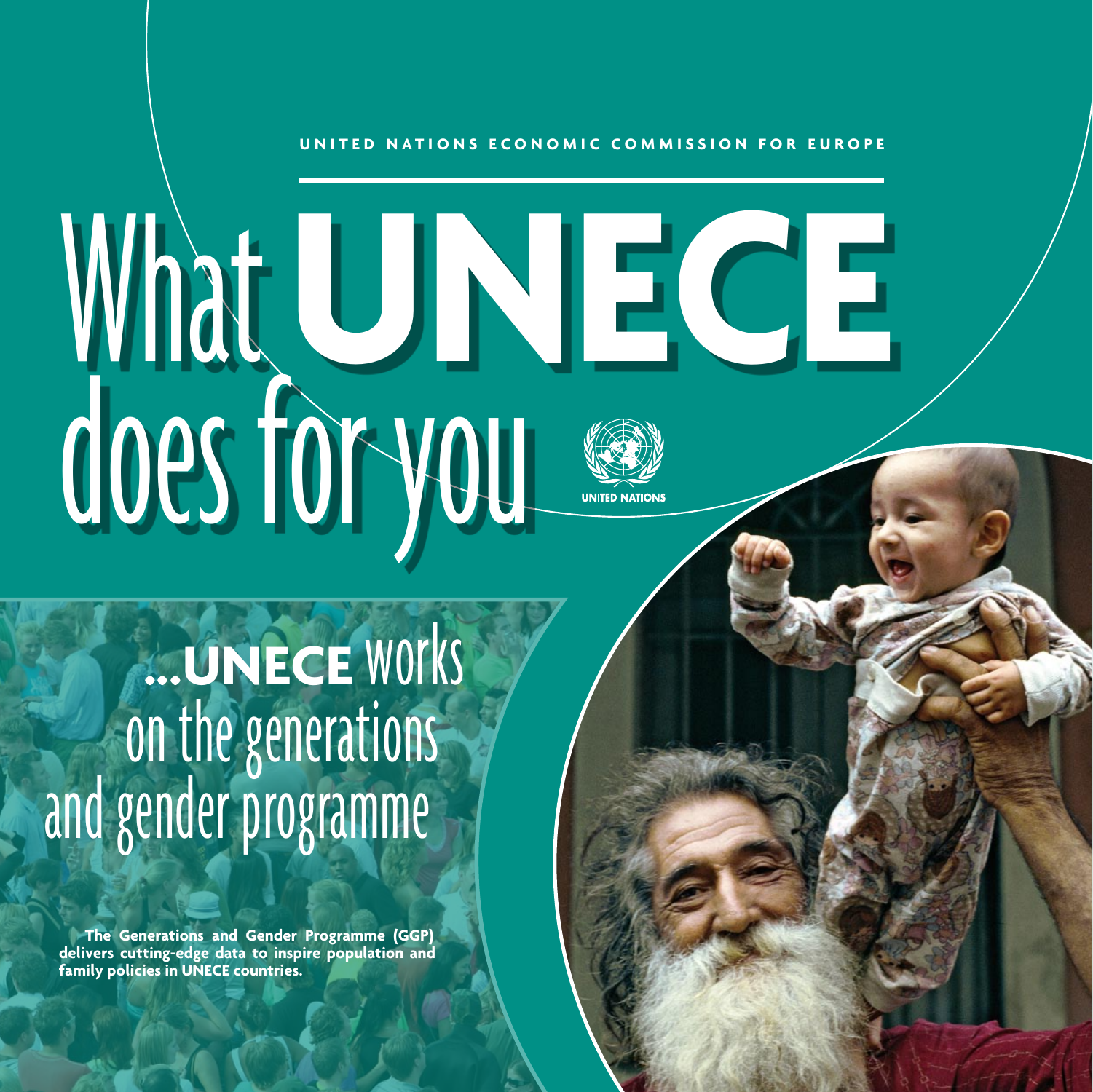Across the UNECE region, family patterns have been changing; most countries have seen fertility fall below the level necessary for generation replacement. Concurrently, the populations of most countries of the region are ageing. Governments must respond to these developments and their economic and social consequences. "The Generations and Gender Programme provides the data and analyses that can advise Governments on how to address these demographic developments and their consequences", says Andres Vikat, Chief of the UNECE<br>Population Activities Unit Population Activities Unit.<br>"Through the analysis of "Through the demographic trends and the factors influencing them. the knowledge base for policymaking on population and family issues can be dramatically improved".

# **What are the objectives of GGP?**

The Programme's main objective is to improve our understanding of demographic and social developments and of the factors that influence these developments, with particular attention given to the relationships between children and parents (generations) and between partners (gender). GGP aims to detect, analyse and explain the reasons for the current demographic developments, including those behind the current low and very low fertility levels.

# **Why is such a programme needed?**

Changing families and populations are presenting growing challenges for industrialized societies. For example, with below-replacement levels of fertility prevailing for a long time, many countries are expected to face labour shortages simultaneously with the demand to support a rapidly increasing number of retired persons. In addressing these developments, societies need to prevent conflicts between generations, in particular between the working and the retired. Multifaceted family change requires that the State and other social partners monitor and, when necessary, step in to help families preserve and strengthen the ties that bind their members. In large parts of the UNECE region, it is now common for parents to have fewer children than they wish for, and societies face the task of how to assist individuals and couples to achieve their desired family size. To successfully meet these and many other challenges, policymakers need to be equipped with a better understanding of the causes underlying recent developments. Simple identification of demographic trends is not sufficient; deeper insights are required. GGP is making vital contributions to such advances in knowledge.

## **How does GGP work?**

GGP has two main pillars. The first is the system of national Generations and Gender Surveys (GGS), which are panel surveys of a representative sample of the 18 to 79-year-old resident population. The second is the contextual databases that provide information on macrolevel factors influencing demographic trends. By pursuing a multidisciplinary and comparative approach, GGP reveals much more about demographic behaviours and offers explanations and solutions with regard to current demographic changes.

**...UNECE** works on the generations and gender programme

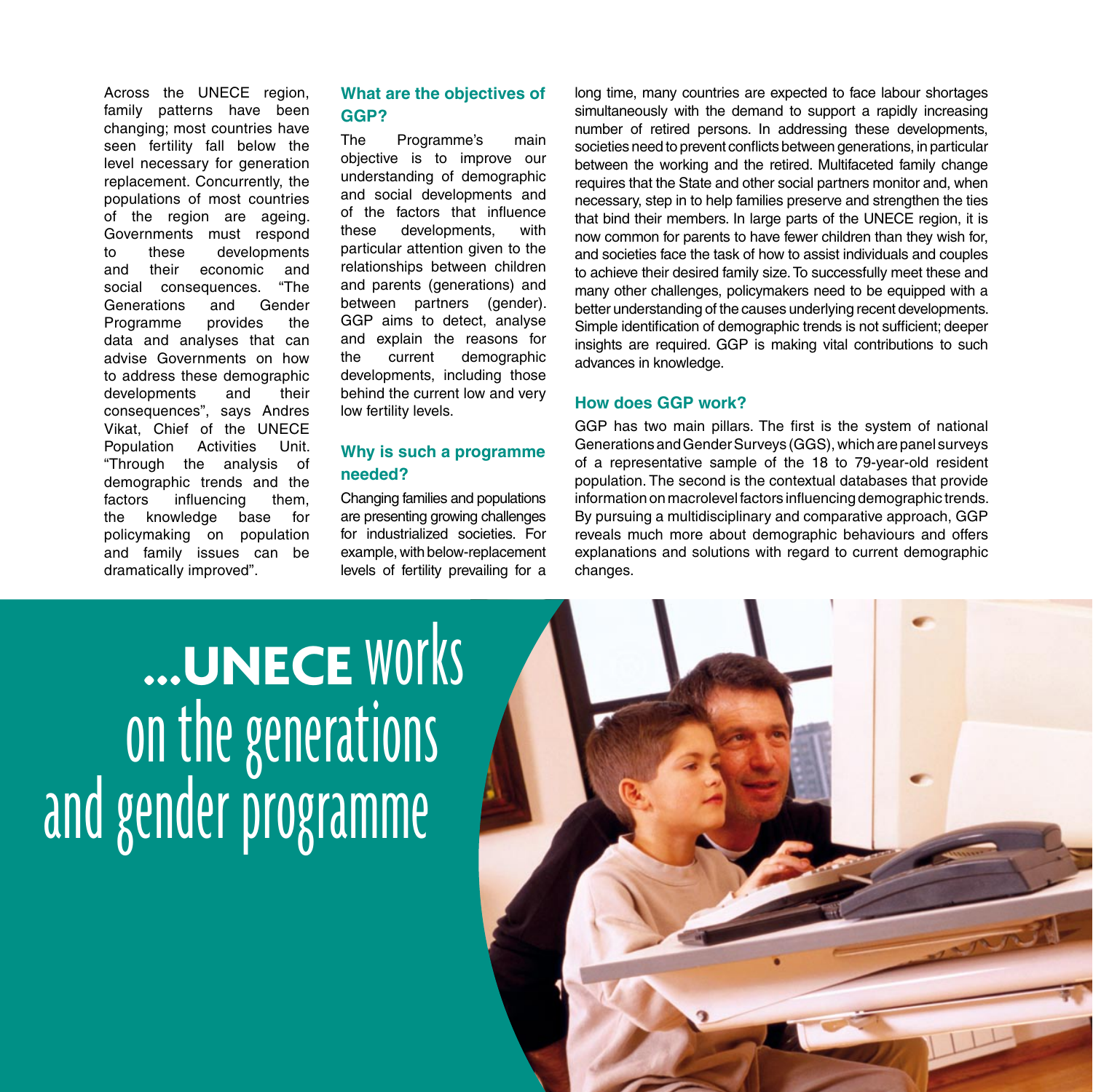# **What are the main topics addressed by GGP?**

The UNECE region is currently facing profound transformations in when and how families are formed and to what extent couples decide to have children. For instance, fertility rates have fallen to very low levels in Southern and Eastern Europe, well below the level of generation replacement. Young people throughout the region tend to postpone marriage and parenting. Increased prevalence of consensual unions, decreasing stability of co-residential partnerships and the emergence of non-residential partnerships are other trends that can be seen in many countries. By studying relationships between parents and children and those between partners, we can glean the determinants of demographic choices at the individual level and, further, the causal mechanisms that underlie demographic change. This knowledge can in turn form the basis for policies that respond to the demographic changes and population development in the UNECE region. GGP analyses the factors that influence<br>childbearing, partnership dynamics, childbearing, leaving the parental home and retirement. A large proportion of the survey is devoted to economic activity, values and attitudes, known to be among the most important factors explaining demographic behaviour. Other domains covered include gender relationships, household composition and housing, residential mobility, public and private transfers, social networks, education, health, contraception and infertility. GGS also allows for the investigation of the demographic events' consequences on the individual's or couple's subsequent life-course situation, helping to explain phenomena such as social inclusion or exclusion and changes in quality of life, both highly relevant for policymaking.

## **What's new about GGP?**

Compared to its direct predecessor, the UNECE Fertility and Family Surveys programme, GGP has several important new features. Firstly, it broadens the explanatory scope of the collected data by adopting the prospective

approach of a panel study, which allows use of the rich information collected at the time of the survey to explain<br>subsequent demographic events. demographic Another distinguishing feature of GGP is its reliance on theories from a range of scholarly disciplines. It also explicitly takes into account the different levels on which determinants of demographic behaviour operate: the microlevels of individuals and households as well as the national and subnational macrolevels. GGP is currently the only programme collecting internationally comparable empirical data for analysing demographic behaviours in developed countries.

### **How is the GGP managed?**

Since the launch of GGP in 2000, a Consortium of eight institutes and statistical offices, coordinated by UNECE, has been formed to develop the Programme. The Consortium has established expert working groups to carry out specific scientific and methodological tasks. The other important part of GGP is the International Working Group, a consultative body consisting of experts from institutions implementing or promoting the Programme in the member

States. Most of these experts experts represent national statistical offices government research institutes and academia. Working Group meetings offer an important platform for direct interaction between the working groups developing the Programme on the one hand and the institutions responsible for its implementation on the other. One of the main goals of the International Working Group is to help countries overcome the organizational and technical challenges related to implementing GGP. UNECE receives financial support from the European Commission for the coordination of GGP.

### **Which countries are participating?**

Fourteen UNECE countries – Belgium, Bulgaria, Czech Republic, Estonia, France, Georgia, Germany, Hungary, Italy, Lithuania, Netherlands, Norway, Romania and Russian Federation – and two outside the UNECE region (Australia and Japan) are implementing the Generations and Gender Survey. Most have already provided or are now collecting their macrolevel data for the GGP contextual database. The GGP International Working Group includes representatives from more than 30 countries. Many of those not yet compiling the survey data are taking steps to raise the necessary funds to do so.

# **What kind of research results can be expected?**

A great virtue of GGP is that it can<br>demonstrate with empirical data demonstrate connections that may have been previously perceived but were speculative, e.g. between birth rates and economic conditions of families with children and the balancing of career and family. It is also possible to study concrete evidence of the effects of policy measures such as the